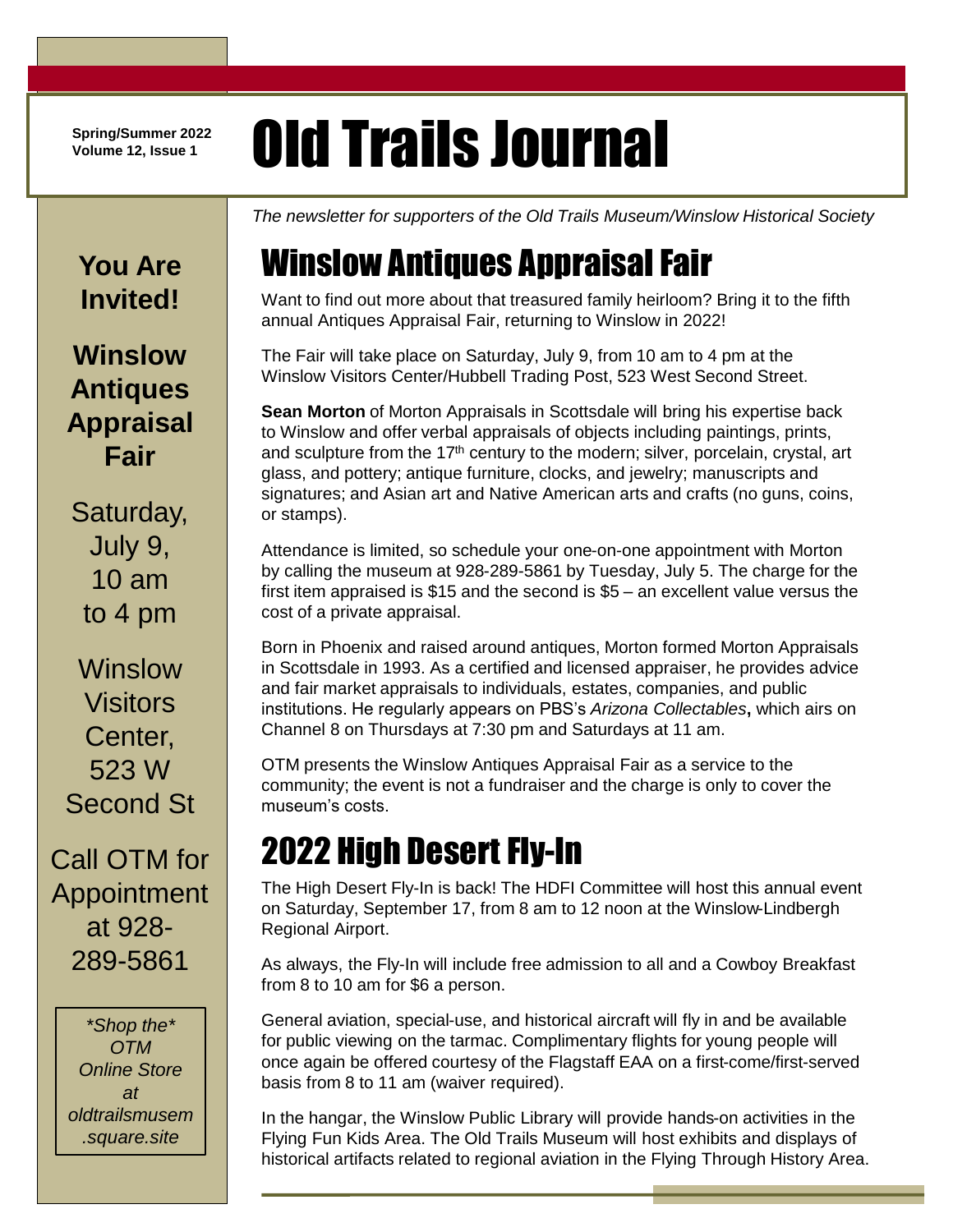





*Jan Cleere*



*Carrie Cannon*

### High Desert Fly-In (cont)

Once again, the featured charity will be the Fly-In Angels for Winslow Animal Control. Attendees can bring donations of cash or pet food to the Fly-In, where they'll receive a WAC Adoption Coupon. Wiseman Aviation will also donate a portion of every fuel sale to the cause.

The High Desert Fly-In is a nonprofit partnership between Wiseman Aviation, the City of Winslow, and Winslow's Airport Commission, Chamber of Commerce, Historic Preservation Commission, Public Library, Rotary Club, and Old Trails Museum.

The committee works throughout the year planning this exciting annual event and welcomes participation by local individuals and organizations.

## In-Person History Highlights Return

OTM has reserved speakers with Arizona Humanities for the 2022 Summer and Fall History Highlights, both of which will take place on Saturdays at 2 pm in the Winslow Arts Trust Museum at La Posada Hotel. Watch for program reminders on the OTM Website and Facebook page.

On July 23, **Jan Cleere** will present *Saviors and Saints on the Arizona Frontiers*. Settlers in Arizona Territory were often on their own when tragedy struck, with women taking on the responsibility for the well-being of their families.

Cleere will highlight several women – including **Saint Katharine Drexel, Theresa Ferrin, Teresita Urrea, Florence Yount**, and Winslow's own "Doctor" **Emma French** – who influenced the history of Arizona Territory through their medical expertise as well as their spiritual leadership.

Cleere is an award-winning author, historian, and lecturer who writes extensively about the desert Southwest, particularly the people who first settled Arizona Territory. She is the author of six historical nonfiction books, lectures around the state about early territorial pioneers, and writes the monthly "Western Women" column for Tucson's *Arizona Daily Star*.

On October 29, **Carrie Cannon** will present *For the Love of Turquoise*. Formed in the arid regions of six different continents, turquoise has held special significance and profound meanings amongst Native cultures of the Southwest. She will explore the long tradition of distinctive cultural styles, history, and transition of this wondrous stone.

Cannon is a member of the Kiowa tribe of Oklahoma and is also of Oglala Lakota descent. She has a B.S. in Wildlife Biology and an M.S. in Resource Management. She is currently employed as an Ethnobotanist for the Hualapai Department of Cultural Resources.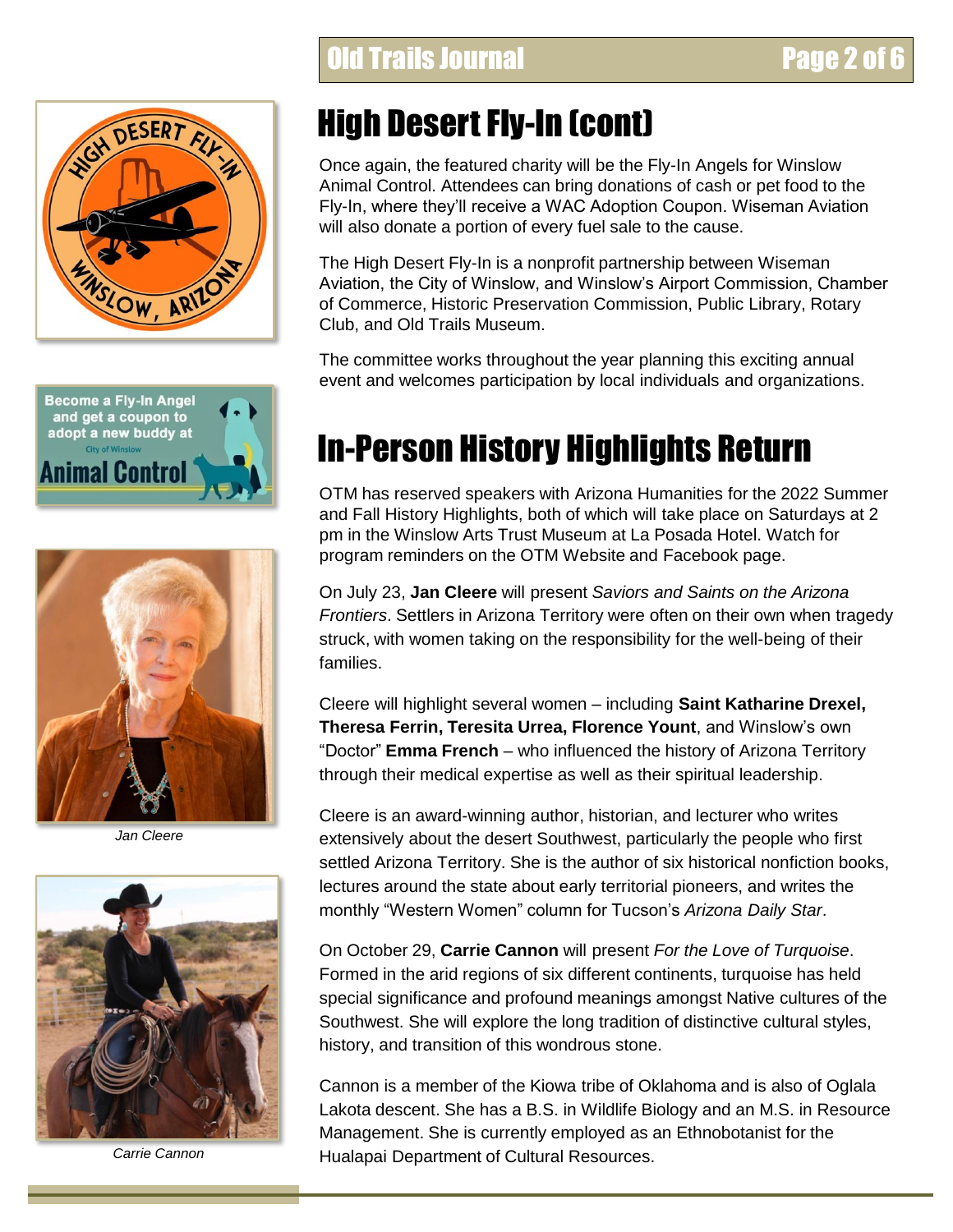### OTM Stores Feature Winslow History

*Route 66: The Untold Story of Women on the Mother Road,* is a new, three-part documentary series now airing on many PBS stations (though none in Arizona yet). Created by **Katrina Parks**, the director/producer of *The Harvey Girls: Opportunity Bound* (2013), the DVD is available at the museum and through the OTM Online Store.

The popular narrative of the historic "Mother Road" has focused primarily on men and often overlooked the experiences of women and girls. Park's documentary began as an oral history/website project, with the goal of highlighting the women who lived and worked along Route 66 and their "steady march forward on all fronts, including the domestic, political, social and economic spheres of their lives."

The documentary highlights the histories and experiences of Chinese American and Laguna families in Winslow and features interviews with residents **Denise Natseway Estudillo**, **Luz Delgadillo Moore, Rosemary Siow Natseway**, and **Larrilynn Oso**; former residents **JoAn Fuller** and **Spencer SooHoo**; and some commentary by OTM Director **Ann-Mary Lutzick**.

OTM's 2022 historical calendar, *Winslow: Then and Now: Volume II*, is also available in the OTM Stores as well as at On the Corner Gifts, La Posada Hotel, and the Winslow Visitors Center. Like Volume I (2019), Volume II features historic photographs of rehabilitated buildings alongside their contemporary images and includes a self-guided walking tour of the featured properties.

Other new items include prints of four paintings by artist **Joseph Cruz Rodriquez** (\$10) and four postcards with historical images (\$3), all from the OTM Collections. Your OTM purchases are sales-tax-free and keep your shopping dollars local!

# OTM Program Roundup

OTM presented the 2021 Fall and 2022 Spring History Highlights through the Virtual AZ Speaks program from Arizona Humanities. On November 27, **Dr. Laura Tohe** presented *More than Pocahontas and Squaws: Indigenous Women Coming into Visibility* to eighteen online attendees*.* She used images and quotes to illustrate how Indigenous women have contributed in significant ways, not only to their tribal nations, but to contemporary American life.

On April 23, author **Gregory McNamee** presented *Desert Rats, River Runners, and Canyon Crawlers: Four Arizona Explorers* to ten online attendees*.* Illustrated with historical photographs, maps, and other artwork, McNamee looked back on the accomplishments of **Francisco Garcés**, **Joseph Christmas Ives, John Wesley Powell**, and **Edward Abbey**.

As part of their "Arizona Road Trips" series, the Arizona Office of Tourism has created a two-part video about traveling across Historic Route 66 in northern Arizona. Episode 2 features Winslow and Holbrook and is available for viewing on www.visitarizona.com (search for "Winslow"). If you've been to the museum, you might notice that several of OTM's artifacts finally get their close-up!

Even more artifacts now have their stories told on the OTM Website, which has new "Exhibits" and "Videos" pages under the "History" tab. The latter includes the short film, *A Brief History of Winslow, Arizona*, as well as the short *History Minutes with the Old Trails Museum* videos, highlighting eighteen of OTM's most interesting artifacts.



*Park's new DVD*



*Rosemary Siow Natseway & father Tony Siow, late 1950s*





*Gregory McNamee*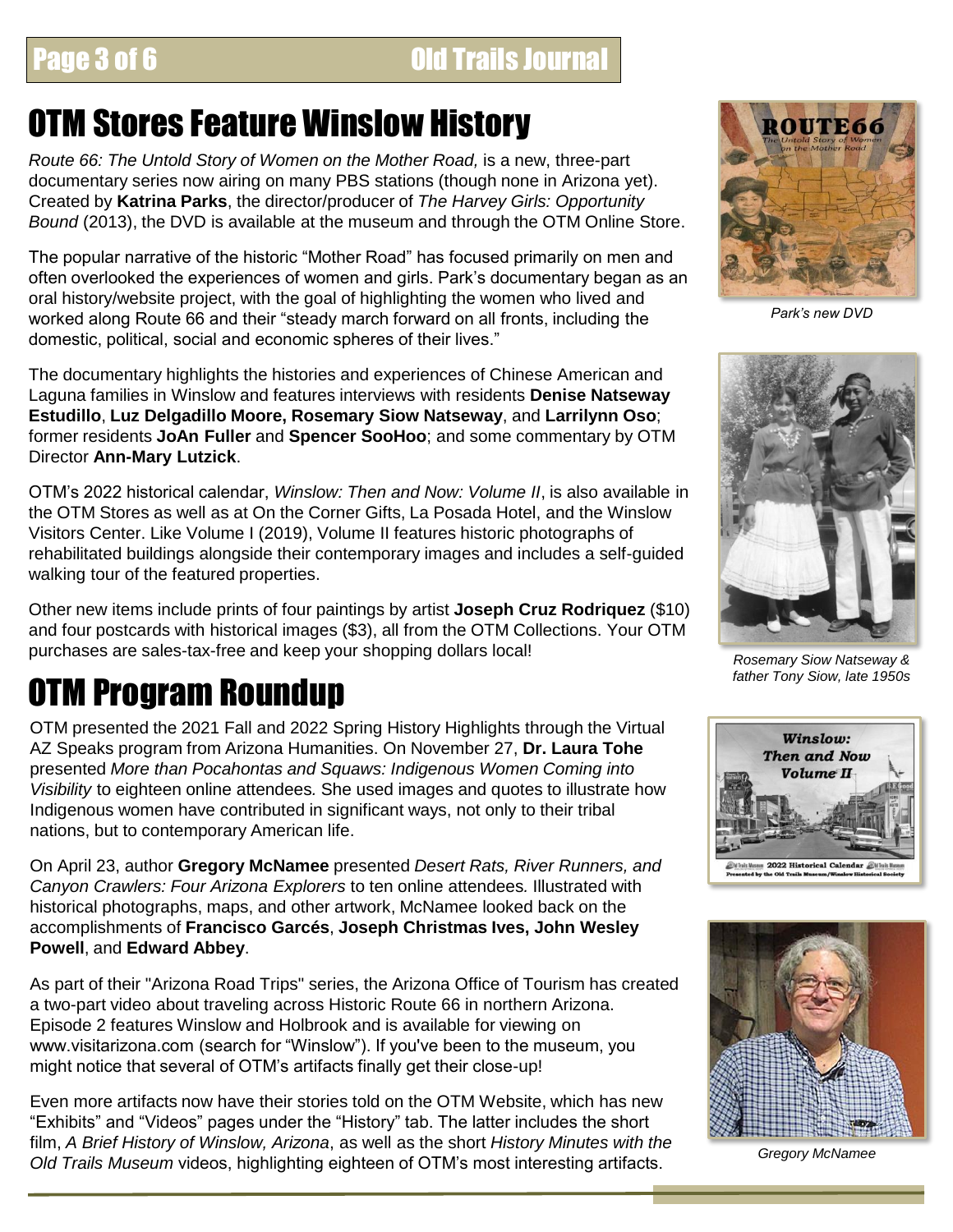

*OTM Volunteer David Kronick at the 2017 WHS Annual Meeting*



*WHS Member & OTM Collections Volunteer Joan Harden*



*WHS Lifetime Member & OTM Volunteer Ann Hartman*



*WHS Lifetime Member Paul Ruscha & OTM Mascot Rafa Lutzick*

### Supporter Spotlight

The Winslow Historical Society extends its sympathy to the family of **David Wernke Kronick**, who passed away on January 25, 2022, at the age of 72. David moved to Winslow with his sister, Donna, in 2017. He quickly engaged with the history of his new home and began volunteering at the Old Trails Museum.

After a career of owning restaurant and catering businesses, David continued his culinary work by volunteering to run the kitchen at Camp Colton in Flagstaff. David was a friendly and kind presence at the museum and everywhere he went, and he will be missed. Memorials may be made in his name at www.friendsofcampcolton.org/support.

The Winslow Historical Society once again "hosted" our annual fall business meeting via the 2021 Annual Meeting Mailer. It included reports from President **Linda Chambers Lazzarini**, Treasurer **Gale Jones**, Secretary **Carol Gilliam**, and OTM Director **Ann-Mary Lutzick**, and provided instructions for historical society members to accept the reports and elect new WHS board members.

Respondents were entered into a door-prize drawing, and **Joan Harden** and **Ann Hartman** won the La Posada and Motor Palace gift baskets, respectively. As a result of the election, the WHS Board thanks departing member Carol Gilliam and **Larrilynn Oso**, and welcomes re-upping member Gale Jones and new members **Desiree Bengson** and **Connie Walton**.

### From the Museum Floor

Each spring, OTM prepares attendance numbers from the prior year to report to Winslow City Council. Rebounding from the pandemic closure, the museum hosted 1,495 in-house visitors in 2021 (89% tourists), up from 729 in 2020.

Visitation at the museum's off-site exhibits – *Journeys to Winslow* at the Skylark Courtyard, *A Hubbell Trading Post History* at the Winslow Visitors Center, and *Flying Through History* and co-hosting Arizona State Museum's *Homol'ovi* exhibit at the WAT Museum – increased to 17,940 in 2021, up from 10,345 in 2020.

OTM hosted 102 attendees at four virtual presentations in 2021, one on the *Homol'ovi* exhibit and three History Highlights on various topics. People also "visited" the museum's online outlets, including the OTM Website (24,553 visitors, with 4,500 views of the *History of Winslow* short film), Facebook page (1,245 followers), and collections on the Arizona Memory Project (3,240 views).

WHS Member **Joan Harden** has volunteered to work on the OTM Negatives Project, cataloguing the museum's collection of large and noteworthy negatives prior to sending it to Oklahoma Correctional Industries for digitization, the latter made possible by a \$1,000 donation from WHS Lifetime Member **Paul Ruscha.**

Speaking of volunteers, a nine-member board and ten-member corps worked 1,000 hours in 2021, equal to \$23,500 in in-kind value! Despite this incredible effort, OTM is still in need of volunteers to either host visitors or work on collections projects. If you love learning about local history, you (or someone you know) might enjoy volunteering with OTM!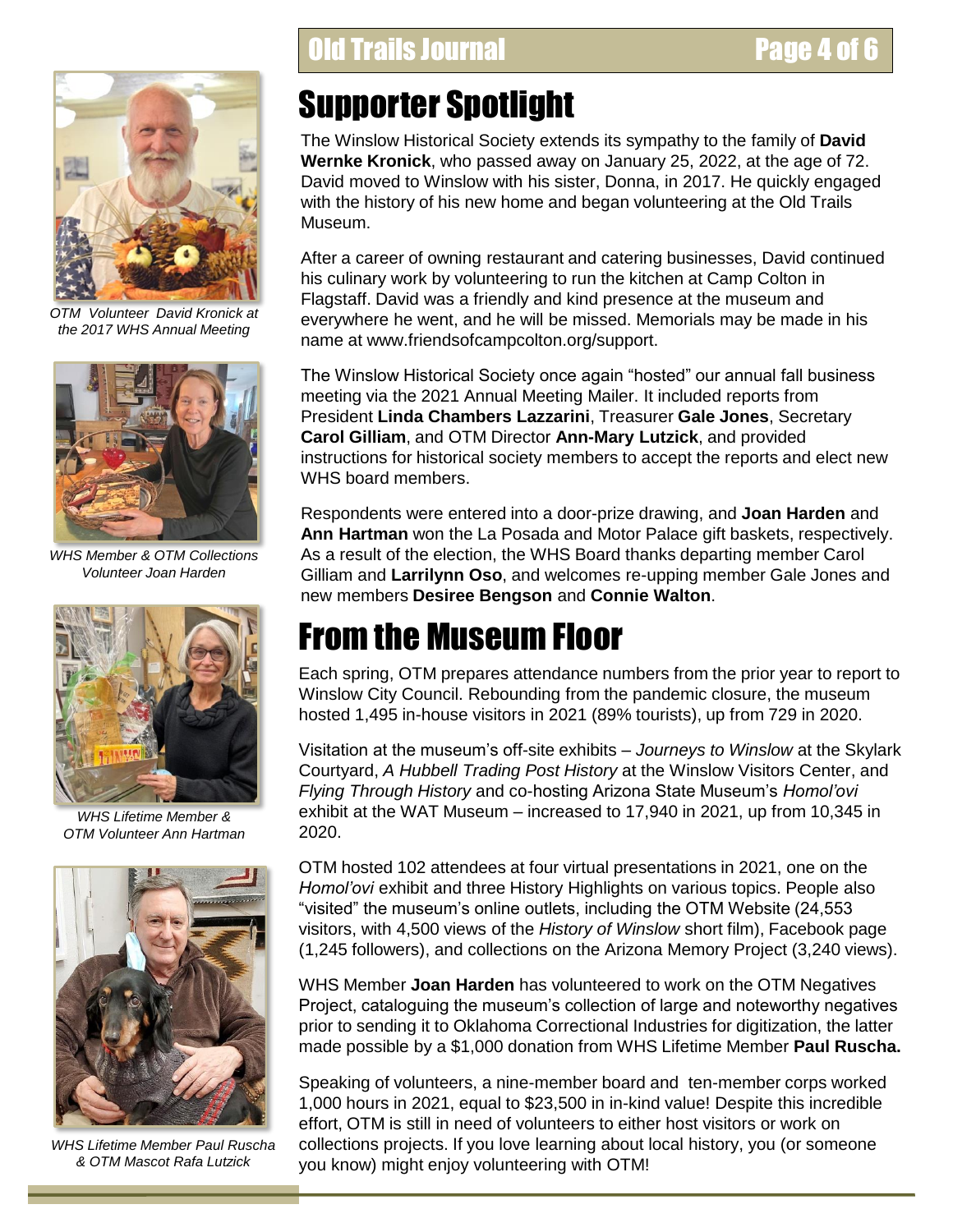#### Page 5 of 6

#### **Old Trails Journal Winslow Historical Society**

### Thoughts from the Director

The American Association of Museums just released the results of a survey they conducted ending in January 2022, *National Snapshot of COVID-19 Impact on United States Museums*. I was more than a little curious to see how Winslow's hometown museum has fared in relation to museums nationwide, and I found that OTM's experience falls within the majority in most categories:

*Attendance and Safety*: Almost 90% of museums have re-opened after closures of around 28 weeks – OTM closed for 20 weeks in 2020 – and have recovered over 60% of their visitors. OTM was only at 38% of 2019 levels at the end of 2021, as international visitation has not recovered. Like OTM, over half required facemasks until recently, and most will continue to provide free masks and hand sanitizer.

*Finances and Operations*: Like OTM, over half reported financial losses since March 2020, though over 80% do not believe their museums are at imminent risk of closing. Almost all plan to continue the virtual practices they've adopted, which for OTM includes our online retail store and historical videos.

*Staffing & Volunteers*: Most have been able to retain staff thanks to government funding, which for OTM is our annual city subsidy as well as an American Rescue Plan grant from Arizona Humanities in 2021. Like OTM, 70% reported downsizing their volunteer programs, and almost half are struggling to re-staff them.

AAM's overall assessment is that the last year "has compounded the damage inflicted on U.S. museums and museum professionals," but that there is hope as museums "take forth lessons learned." My pandemic experience at OTM has included both challenges and opportunities that continue to this day, and I too am cautiously optimistic that the latter will ultimately outweigh the former.

### **Winslow Historical Society ● 2022 Membership Form**

(All contact information is kept private by the Old Trails Museum.)

**Name: \_\_\_\_\_\_\_\_\_\_\_\_\_\_\_\_\_\_\_\_\_\_\_\_\_\_\_\_\_\_\_\_\_\_\_\_\_\_\_\_\_\_\_\_\_\_\_\_\_\_\_\_\_\_\_\_\_\_\_\_\_\_\_\_**

**Mailing Address:** 

**Phone & E-mail:** 

**Membership Level: \_\_\_\_\_\_\_\_\_\_\_\_\_\_\_\_\_\_\_\_\_\_\_\_\_\_\_\_\_\_\_\_\_\_\_\_\_\_\_\_\_\_\_\_\_\_\_\_\_\_\_\_\_\_**

Join or renew via the OTM Online Store at oldtrailsmuseum.square.site OR Enclose this form with check payable to "Winslow Historical Society" and mail to: Old Trails Museum, 212 N Kinsley Ave, Winslow, AZ 86047

**Student Membership** (max age 22): \$5 for biannual newsletter, special member events, 10% discount in the OTM Store

**Individual Membership:** \$15 for biannual newsletter, special member events, 10% discount in the OTM Store

**Family/Group Membership** (up to 4 people): \$30 for biannual newsletter, special member events, 10% discount in the OTM Store

**Patron Membership:** (1 to 2 people): \$100 for Basic Benefits plus calendar, newsletter and website recognition

**Benefactor Membership** (1 to 2 people): \$250 for Basic Benefits plus calendar, newsletter and website recognition, choice of historic photograph

**Lifetime Membership** (1 to 2 people): \$500 for Basic Benefits plus calendar, newsletter and website recognition, choice of historic photograph, autographed copy of *Winslow*

*With you, we have a future; without you, we're history!*

#### **2022 Board of Directors**

**President** Linda Chambers Lazzarini

> **Vice-President** Docia Blalock

**Treasurer:** Gale Jones

**Secretary:** Lori Bentley Law

**Directors** Desiree Bengson Becky Kolomitz Toya Rubi Harold Soehner Connie Walton

**OTM Director** Ann-Mary Lutzick

**WHS Special Memberships** (from Winslow unless noted)

#### **Lifetime Members** • Allan Affeldt

- David Andreasen (Honorary)
- Robin & Teresa Boyd
- Kevin Brannick
- Gary Brennan: Phoenix
- Maureen Brennan: Univ. Heights, OH
- Marsha & Mike Childers
- Robert Dixon: Phoenix
- Anne Doyle & James Holeman: Flagstaff
- Loy & Patricia Engelhardt • Roberta Gilman & Robert Wilson:
- Santa Barbara, CA
- Dave & Ann Hartman
- Randy Hummel (Honorary)
- Jan & Maria Elena Keiser: Corte Madera, CA
- Tess & Lawrence Kenna
- Darlene Kennedy & Robert Zaccaria • Brian & Lori Bentley Law
- Johana Lee: Chattanooga, TN
- Dan & Ann-Mary Lutzick
- Peggy & Denny Nelson
- Armand & Anita Ortega: Sedona Bert Peterson
- Mario & Ma Dimpna Rodriguez: San Bernardino, CA
- Joe & Doris Rohr: Burkesville, KY
- Toya Rubi
- Paul Ruscha: Los Angeles
- John L. Scott
- Cynthia Seginski & Charlie Walker:
- **Scottsdale**
- Sean & Gerri Sullivan: Evanston, WY

#### **2022 Patron Members**

- Carol & Casey Gilliam
- Joan Harden & John Suttman
- Michele Hernandez
- Alison Kolomitz
- Terry Morris: Star Valley
- Roger & Donna Muhlenkamp: Flagstaff
- Julian Peterson: McKinney, TX
- Sativa Peterson: Phoenix
- George & Adele Shaw: Grand
- Junction, CO